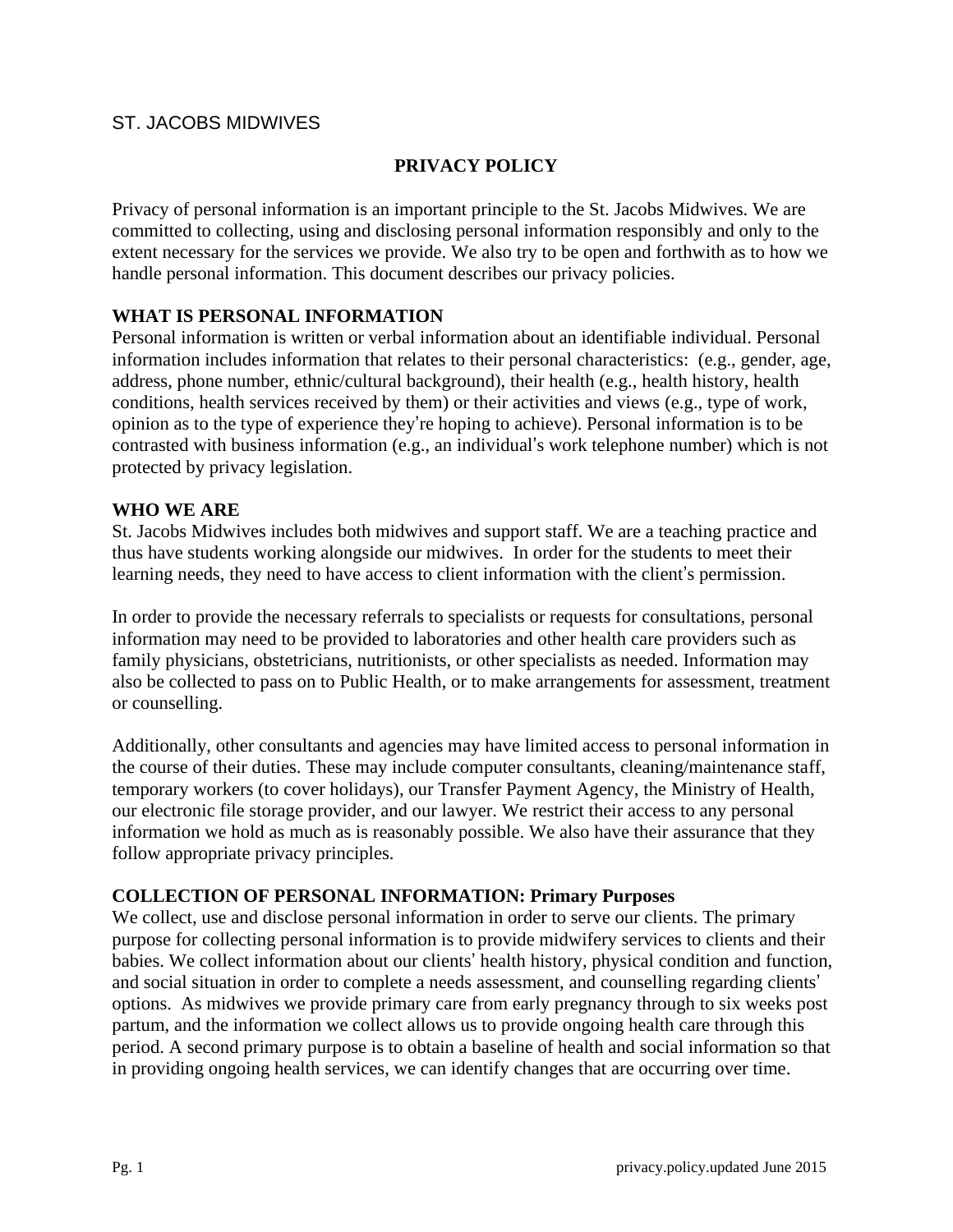### **WE COLLECT PERSONAL INFORMATION: Related and Secondary Purposes**

Like most organizations, we also collect, use and disclose information for purposes related to or secondary to our primary purposes. Related purposes support the primary purpose for which the information is gathered. The most common examples of our related and secondary purposes are as follows:

- Our clinic reviews client and other files for the purpose of ensuring that we provide high quality services, including assessing the performance of our staff and quality of our charting. In addition, the College of Midwives of Ontario may conduct audits and continuing quality assessment reviews of our clinic/midwives, including reviewing client charts and interviewing our staff.
- St. Jacobs Midwives is regulated by the College of Midwives of Ontario who may inspect our records and interview midwives/staff as part of their regulatory activities in the public interest. In addition, as professionals, we will report serious misconduct, incompetence or incapacity of other practitioners, whether they belong to other organizations or our own.
- Clients who receive services from St. Jacobs Midwives often return for subsequent pregnancies. It is often helpful to access and review their previous course(s) of care in order for the midwife to have a better understanding of their obstetrical history. Our regulatory College requires us to retain our client records for a minimum of ten years after the last contact with a client.
- If the St. Jacobs Midwives practice were to be sold, or if new associates/partners were to join the practice, they would want to conduct a "due diligence" review of the clinic's records to ensure that it is a viable business that has been honestly portrayed to the purchaser. This due diligence may involve some review of our accounting and service files. The purchaser would not be able to remove or record personal information. Before being provided access to the files, the new associate/partner would be required to provide a written promise to keep all personal information confidential.
- To advise clients and others of special events (e.g., open houses, baby reunions, retirement parties).
- To inform our insurer of potential claims.
- To fulfill legal requirements with respect to reporting (e.g., misconduct, incompetence, child abuse, etc.)
- To fulfill legal obligations to the Governments of Ontario and Canada (e.g., Canada Customs and Revenue Agency, the Information and Privacy Commissioner, the Human Rights Commission, etc.)
- If we provide care to you along with another Ontario midwifery practice, we would have to share information about you with that practice.

# **PROTECTING PERSONAL INFORMATION**

We understand the importance of protecting personal information. For that reason, we have taken the following steps:

- Paper information is either under supervision or secured in a locked or restricted area.
- Electronic hardware is either under supervision or secured in a locked or restricted area at all times. In addition, passwords are used on computers.
- After your care is complete, the paper copy of your records is kept securely in our office until the information is scanned onto an archival CD-ROM. One CD-ROM is kept secure in our office and a back-up copy stored securely off-site. This information is also accessible to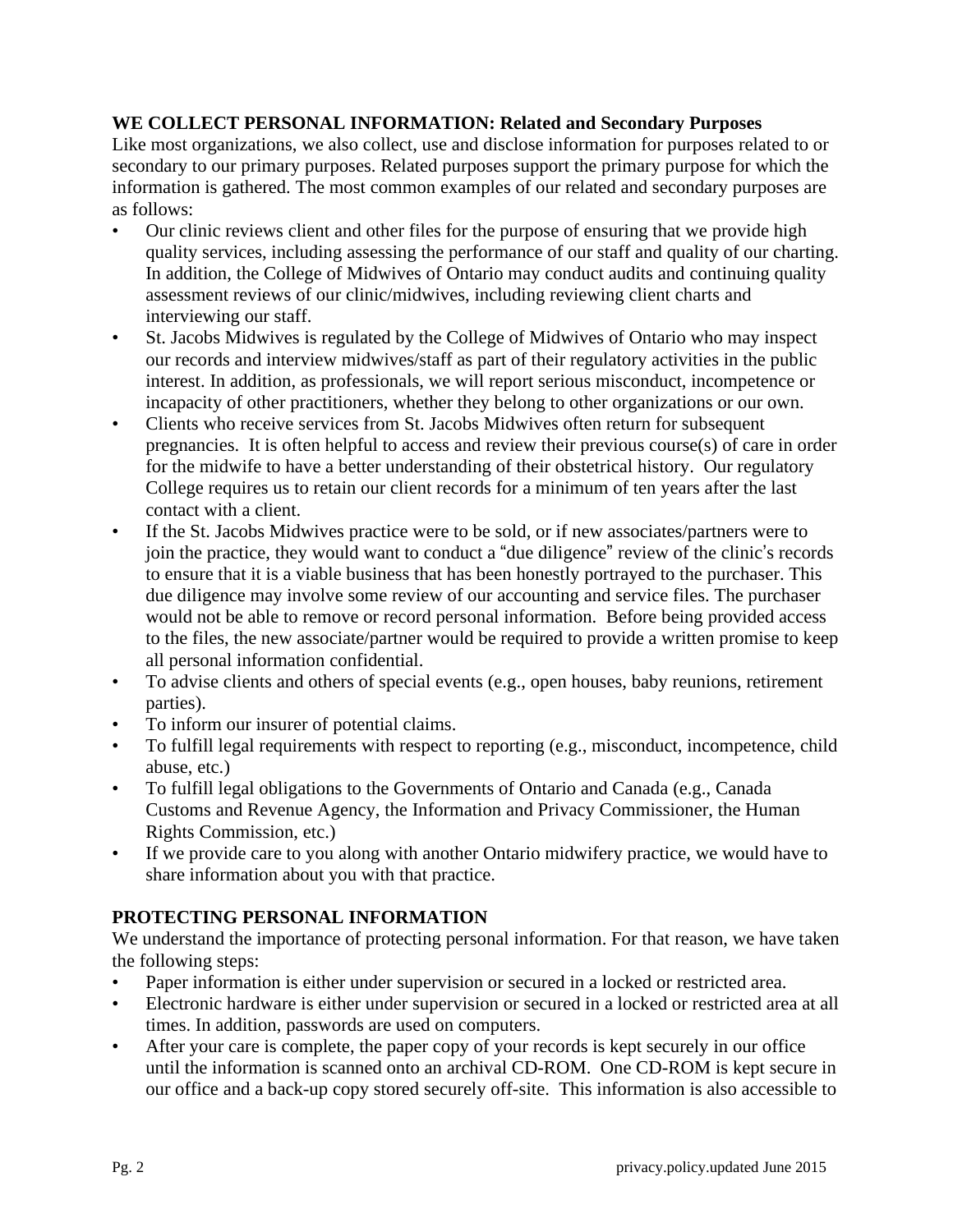St. Jacobs Midwives on a secure, password-protected web-based archive. The paper copy of your records is destroyed.

### **DESTRUCTION AND REMOVAL OF INFORMATION**

The College of Midwives of Ontario requires midwives to store client files for 10 years after discharge from care (and 10 years after the age of majority for infants). Once a year, such outdated files will be deleted from our electronic systems and the appropriate storage discs will be destroyed.

## **ACCESS TO INFORMATION**

We will give you access to the information we retain about you within a reasonable time, with a written request, satisfactory identification and proof of entitlement. You also have the right to know:

- how we collected your personal information;
- how we are using it; and
- to whom it may have been disclosed, except where such disclosure was to a governmental body for routine purposes.

We may charge you a nominal fee and if so, we will give you notice in advance of processing your request.

If you find any errors in this information, we urge you to contact us as soon as possible - by phone, fax, mail, e-mail, or our web site and we will make the appropriate corrections immediately, based on the receipt of satisfactory evidence.

In some cases we may not provide access to personal information within our possession or control. This may occur when:

- providing access would be likely to reveal personal information about a third party or could pose a threat to the security of the third party, and the information cannot be segregated;
- disclosure would reveal confidential commercial information of this Practice Group;
- it would be too costly, in our determination, to retrieve it;
- the personal information is protected by privilege; or
- the information has been collected during the investigation of a legal matter or cannot be disclosed for other legal reasons, such as a non-disclosure agreement.
- Copies of reports written by other care providers (access to these is through medical records or the individual provider's office).

If we deny your individual request for access to your personal information, we will advise you in writing of the reason for the refusal and you may then challenge our decision.

# **PRIVACY BREACH MANAGEMENT:**

If a significant breach of liability is identified, HIROC will be notified immediately. The St. Jacobs Midwives Privacy Officer will contact risk management, and legal experts (when applicable), to determine the appropriate next steps. Timely notification of the provincial information and privacy officer will occur. Any recommendations from investigations of privacy breaches will be monitored, and steps will be made to decrease the risk of reoccurrence.